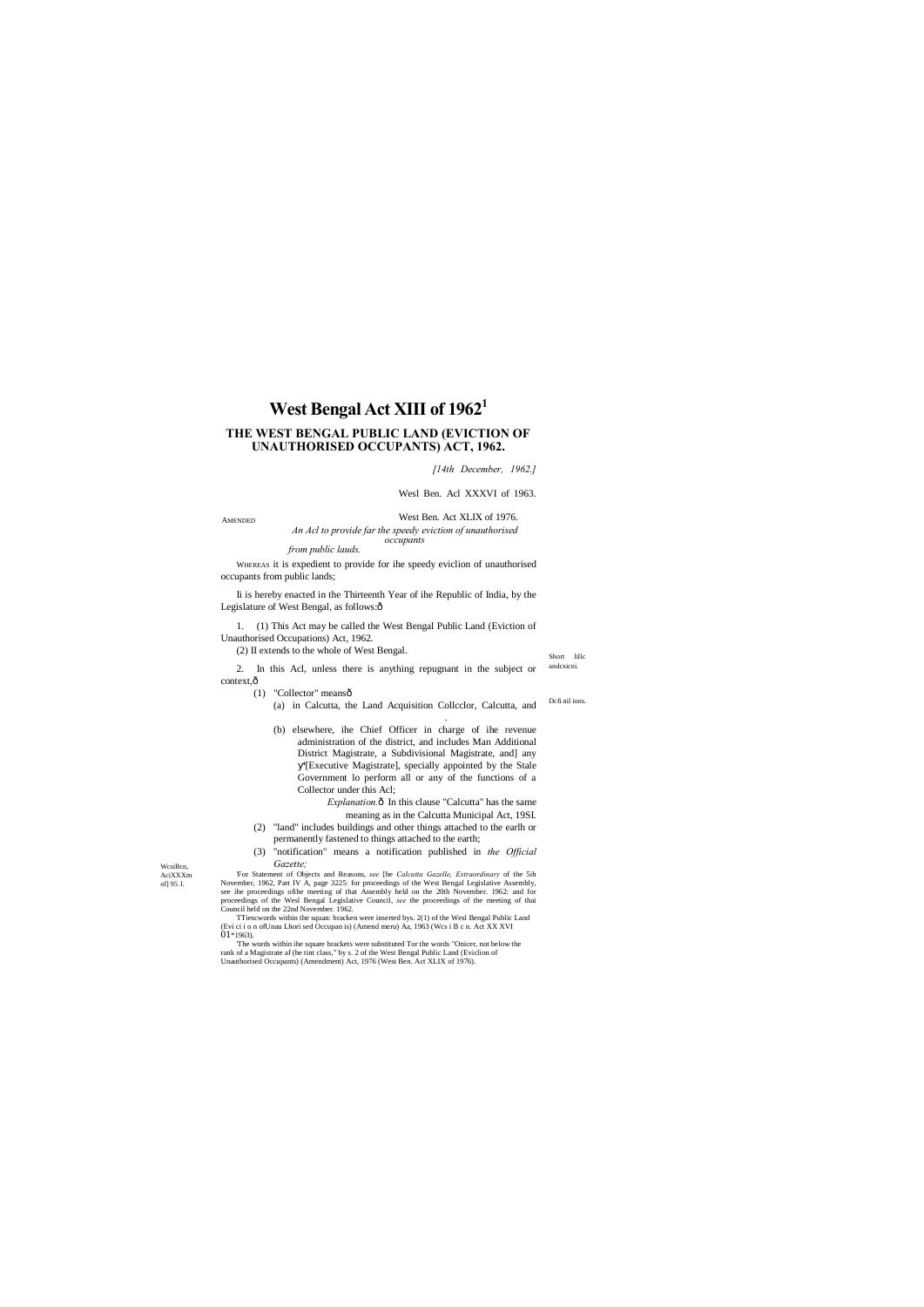424 *The West Bengal Public Land (Eviction of Unauthorised*

- (a) in relation to any land belonging to, or taken on lease by, or requisitioned by or on behalf of, ihe Slate Government, that Government, and
- (b) in relation to any land belonging lo, or taken on lease by, a local authority, eompany or corporation, such local authority, company or corporation, as the case may be;
- (5) "person concerned" in relation lo any public land, means any person who is in the use or occupation of the public land;
- (6) "prescribed" means prescribed by rules made under this Act;
- : (7) "public land" means any land belonging to, or taken on lease by, the Slate Government, a local authority, a Government company or a corporation owned or controlled by the Central or ihe State Government and includes any land requisitioned by, or on behalf of iheState Government, but does noinclude a Government road or a highway within Ihe meaning of the Bengal Highways Act, 1925, or any other law for the lime Ben.AciIII being in force on ihe subject; of 1925.

*Occupants) Act, 1962.*

[West Ben. Act

#### *(Section 3.)*

'(4) "owner" meansô

*Explanation.* $\hat{o}$  In this clause "Government company" means a Government company wilhin the meaning of section 617 of ihe Companies Act, 1956.

. (8) "unauthorised occupation", in relation to any public land means ihe use or occupation by any person of Ihe public land without authority in writing by or on behalf of the owner thereof-'[and includes the continued use or occupation of any such land on the expiry or termination of such authority.]

issue of 3. (I) If, in respect of any public land, the Collector is of opinion, staweause  ${}^uP^{on}$   ${}^{\text{appr}(z_1, o_1)}$  made by an officer of ihe owner of the public land against order authorised in this behalf by such owner or upon information received forcviciion otherwise, that the public land is in the unaulhorised occupation of unauthorised any person or persons, the Collector shall issue  $\frac{1}{4}$  a notice in such form ftom'pijblic <sup>anc<sub>'</sub> conla<sub>i</sub>n<sub>n</sub><sup>n</sup>g such particulars as may be</sup> prescribed calling land. upon all persons concernd] lo show cause before such dale, not being

#### less than fifteen days after the date of ihe notice, as may be specified

'Substituted for ihe existing clause (<l) by s. 2(2) of the West Bengal Public Land (Eviction of Unauthorised Occupant) (Amendment) Act, 1963 (West Ben, Act XXXVI of 1963).

'These words were added by s. 2(4). *ibid.*

'Substituted for the words "n noticecnllinp, unonnll persons conccmcd"bvs. 3. *ibid.*

<sup>:</sup> SubMuutedlbrlhe existing clause (7) bys. *2{2).ibitl.*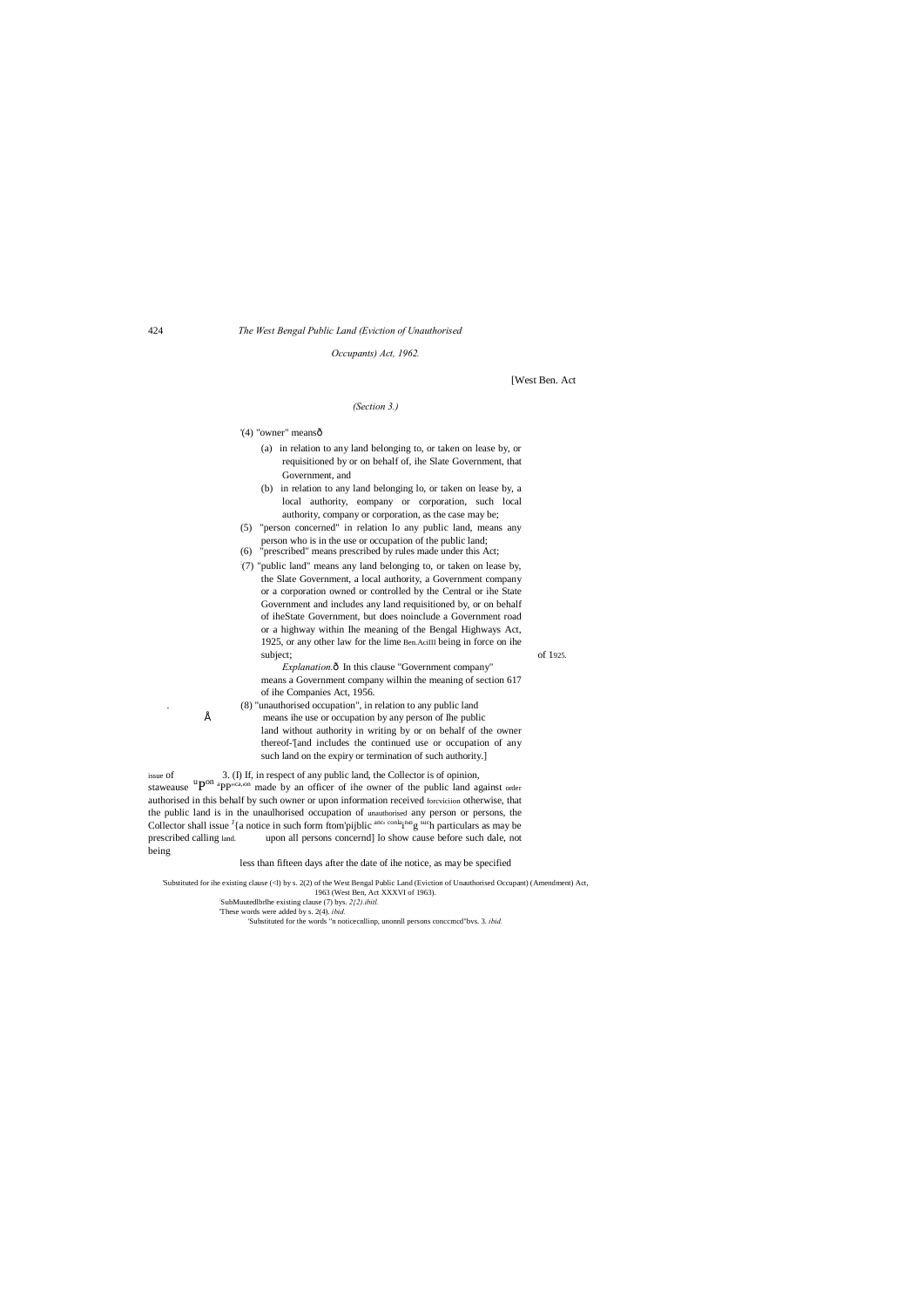425

AvAV^<sub>></sub>v^<sub>r</sub>y,v<sub>`</sub>NT-^r^^v.v.ww^wvs^WS^VS^VVSwv^M.s.::^M"y,"\wvv.v.7,".v".v<sup>1</sup>'^;-<sup>. L</sup>SSS<sup>l</sup>

# *The West Bengal Public Land (Eviction of Unauthorised Occupants) A ct*,<sup>1</sup> *1* 962.

XIII of 1962.]

## *(Sections 4, 4A.)*

in the notice why an order under '\* \* \* \* sub-section (1) of seciion 4 should noi be made, and shall cause it lo be served in the manner referred lo in sub-scclion (2). Intimation of Lhc dale so specified shall be given to the owner of ihe public land and lo iis officer authorised under this sub-section.

(2) A notice issued under sub-seclion (I) shall be served by affixing ii on a conspicuous part of ihe public land conccrned and in such other manner as may be prescribed.

 $24.$  (1) If after considering the cause, if any, shown by any person in pursuance of a notice issued under section 3 and any evidence he may produce in support of the same and aflcr giving him a reasonable opportunity of being heard, the Collector is satisfied lhai ihe public land is in unauthorised occupation, he shall make an order of eviction directing all persons in such unauthorised occupation to vacate ihe public land and deliver possession Ihcrcof to ihe owner within such lime as may be specified in the order.

(3) A noiicc served in ihe manner referred to in sub-section (2) shall be deemed lo have been duly served.

<sup>J</sup>4A, When an order of eviction has been made under sub-Poweno section (1) of section 4 in respect of any public land, ihe Collector may,

(2) The Collector shall cause a copy of the order made under subsection (1) lo be served in the manner referred to in sub-seclion (2) of section 3.

upon application made by an officer of the owner of the public land authorised in this behalf by the owner, make an order directing any person who is, or has at any lime been, in unauthorised occupation of the public land to pay for Ihe period during which he has or had been in such occupaiion, damages al such rale noi exceeding *per annum—*

(i) in (he case of agricultural land, twenty-five *per centum* of the money value of the gross annual produce of such land,

and

'The words, brackets and letter "clause (a) or' were omitted by s. 3 of the West Bengal Public Land (E^clion of Unauthorised Occupants) (Amendment) Act, 1976 (West Ben. Act XLtXof 1976). ! Section *4* was first substituted by s. 4 of lhc West Bengal Public Land (Eviction of Unauthorised Occupants) (Amendment) Act. 1963. (West Ben. Act XXX VI of 1963). Thereafter, the same was resubstituicd bys. *4* of the West Bengal Land (Eviction of Unauthorised Occupanis) (Amendment)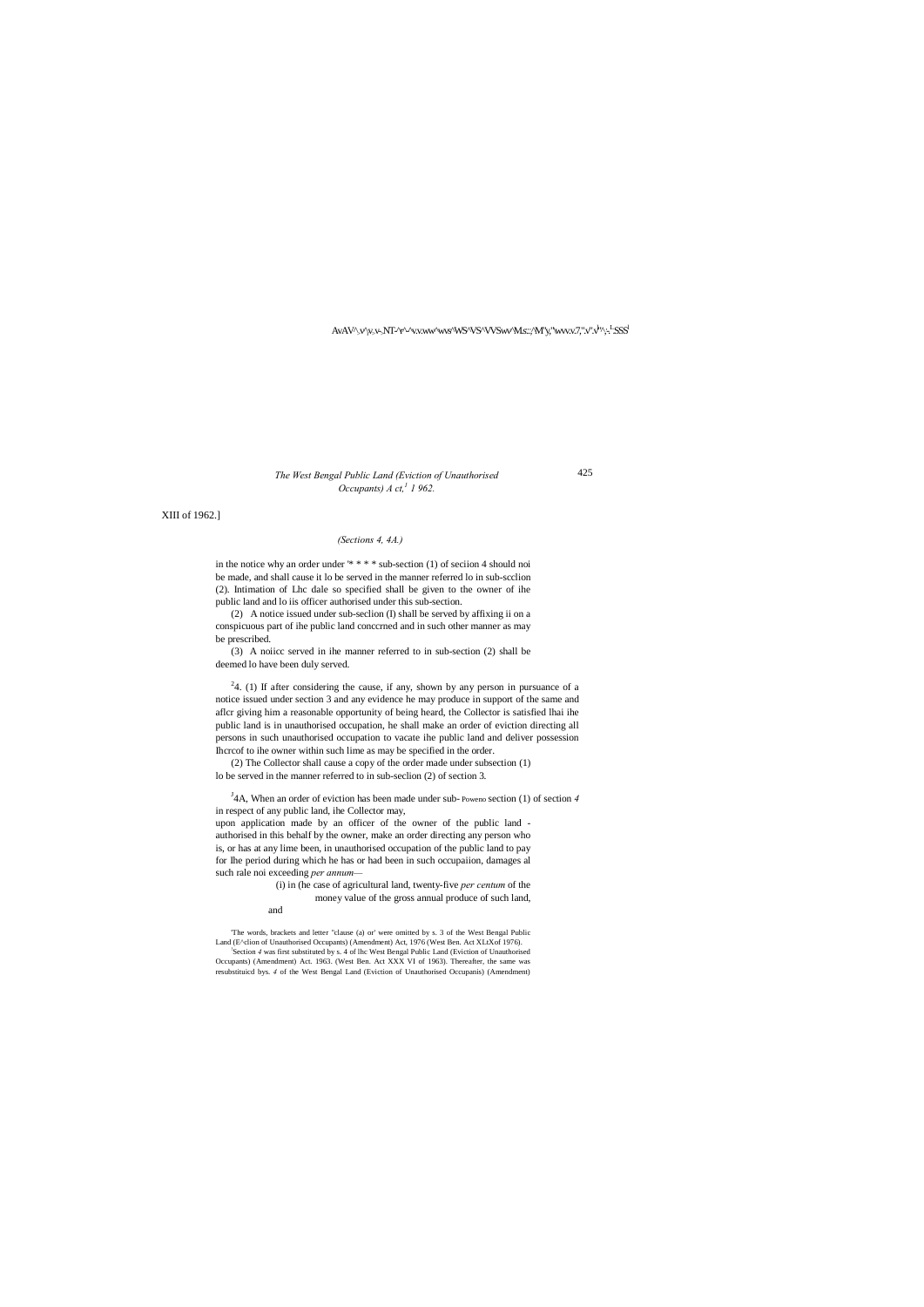Order of eviction of persons in unauthorised occupation from public land

Aci, 1976 (West Ben.ActXLIXofl976).

'Section 4A was first substituted by s. 4 of the West Bengal hiblic Land (Eviction of Unaulhorised Occupants) (Amendment) Act, 1963 (West Ben. Acl XXXVI of 1963). Thereafter, ihe some was resubsliiuted by s. 5 of the West Bengal Public L.-md (Eviction of Unauthorised Occupanis)(Amendment)Acl. !976<Wcsi Ben, Acl XLIX of 1976V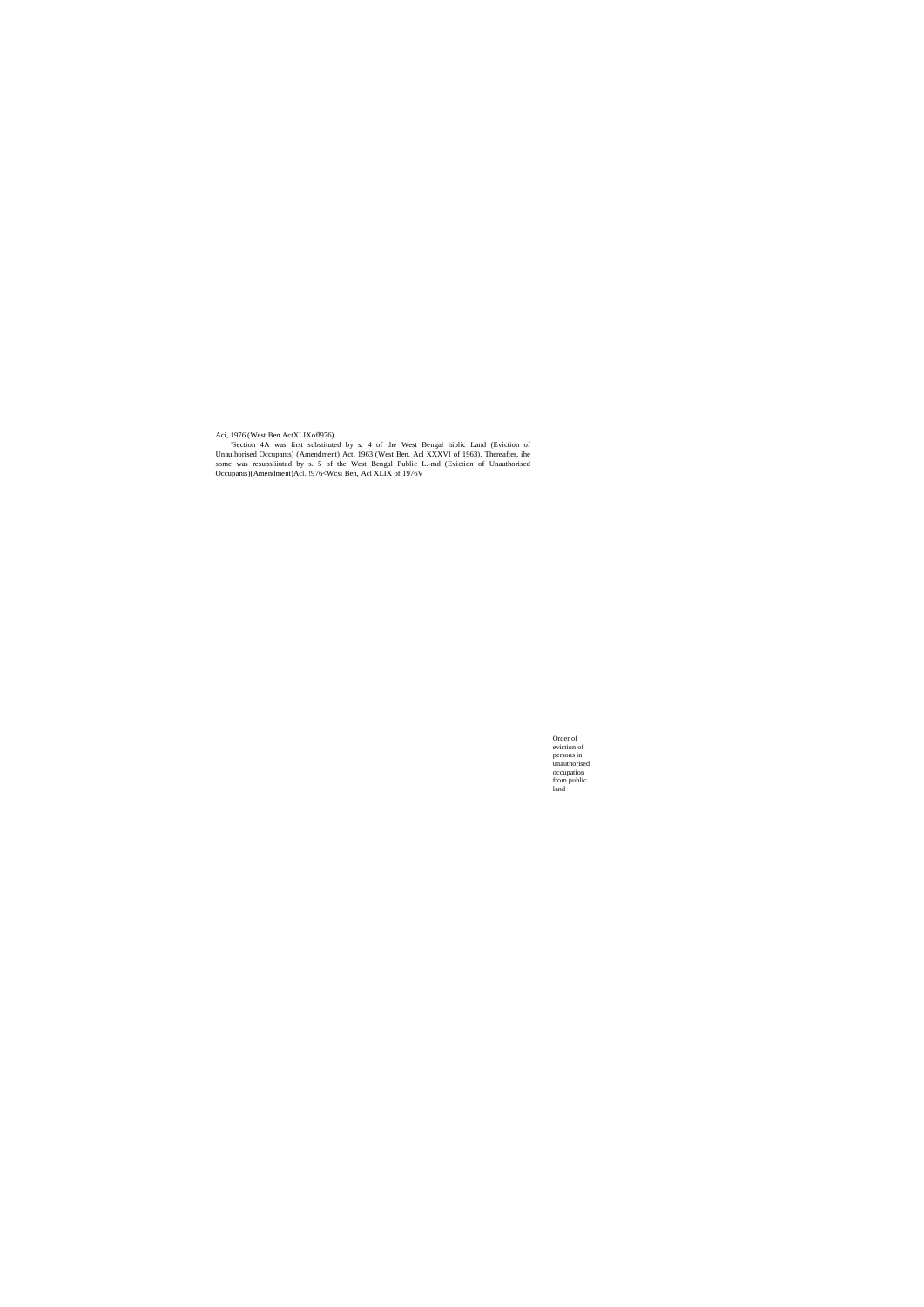Collector's power io enforce delivery of possession by evicting unauthorise d occupants.

Damages and easts recoverable as public do nun d. Disposal or pro perry left on public land by

unauthorised occupan is.

Appeal and review.

### $v_{\Lambda\Lambda}v_{\nu A K}$  s<sup>.;</sup> w-\*<sup>1</sup>y-s v.-' ^-v

426

# *The Wesl Bengal Public Land (Eviction of Unauthorised Occupants) Act, 1962.*

# [West Ben. Act

#### *(Sections 5-7.)*

(ii) in any other case, ten *per centum* of ihe market value oflhe land, within such lime as may be specified in the order:

<sup>1</sup>5. (1) If, in respect of any public land or pari thereof, any person conccrncd refuses or fails to comply with an order made under subsection (1) of section 4 within the lime specified in the order, the Collector shall enforce delivery of possession of such public land

Provided that no such order shall be made against any person without giving him an opportunity or showing cause against the order proposed to be made.

6. Any sums payable by any person as damages or costs under an order of the Collector under this Acl shall be recoverable as a public demand.

 $^{7}$ 6A. (1) Where any person has been evicted from any public land under section 4, the Collector may, after giving fourteen days' notice to the person from whom possession of the land has been taken, remove or cause to be removed or dispose of by public auction any property remaining on such land.

or part thereof to the owner after evicting ihe person concerned and for this purpose the Collector, or any **officer** authorised by him, may take such steps or use such force as may be necessary.

(2) The costs of enforcing such delivery of possession after evicting the person conccrncd shall be payable by Ihe person conccrncd within such time as the Collector may, by order, direct.

(2) Where any property is sold under sub-section (t), the sale proceeds thereof shall, after deducting the expenses of the sale and the amount, if any, due to the Collector or to the owner of the public land on account of arrears of rent or damages or costs, be paid to such person as may appear to the Collector to-be entitled to the same.

 $s<sup>1</sup>$ . (1) An appeal from an order made under this Acl shall lie too $\hat{o}$ 

(a) the Commissioner of ihe Division, where ihe order is made by the Collector, and

(b) the Collector, where ihe order is made by an officer specially appointed under sub-clause (b) of clausc (1) or section 2,

if preferred within fiften days from Ihe dat of the order appealed against and the decision or the Commissioner or the Collector, as the case may he, on such appeal shall, subject to the provisions of sub-section (2), be final:

'Section 5 was subsli luted for the original section by s, *6* of the West Bengal Public Land (Evielion of Unauthorised Occupants) (Amendment) Ao. 1976 (West Ben. Acl XLIX of 1976).

'Section 6A was inserted bys. 7, *ibid.* J Spt<sup>4</sup> linn 7 wrK ^nhsliiu^H fnrrhf»nn<»innl hv c 8 ihtrf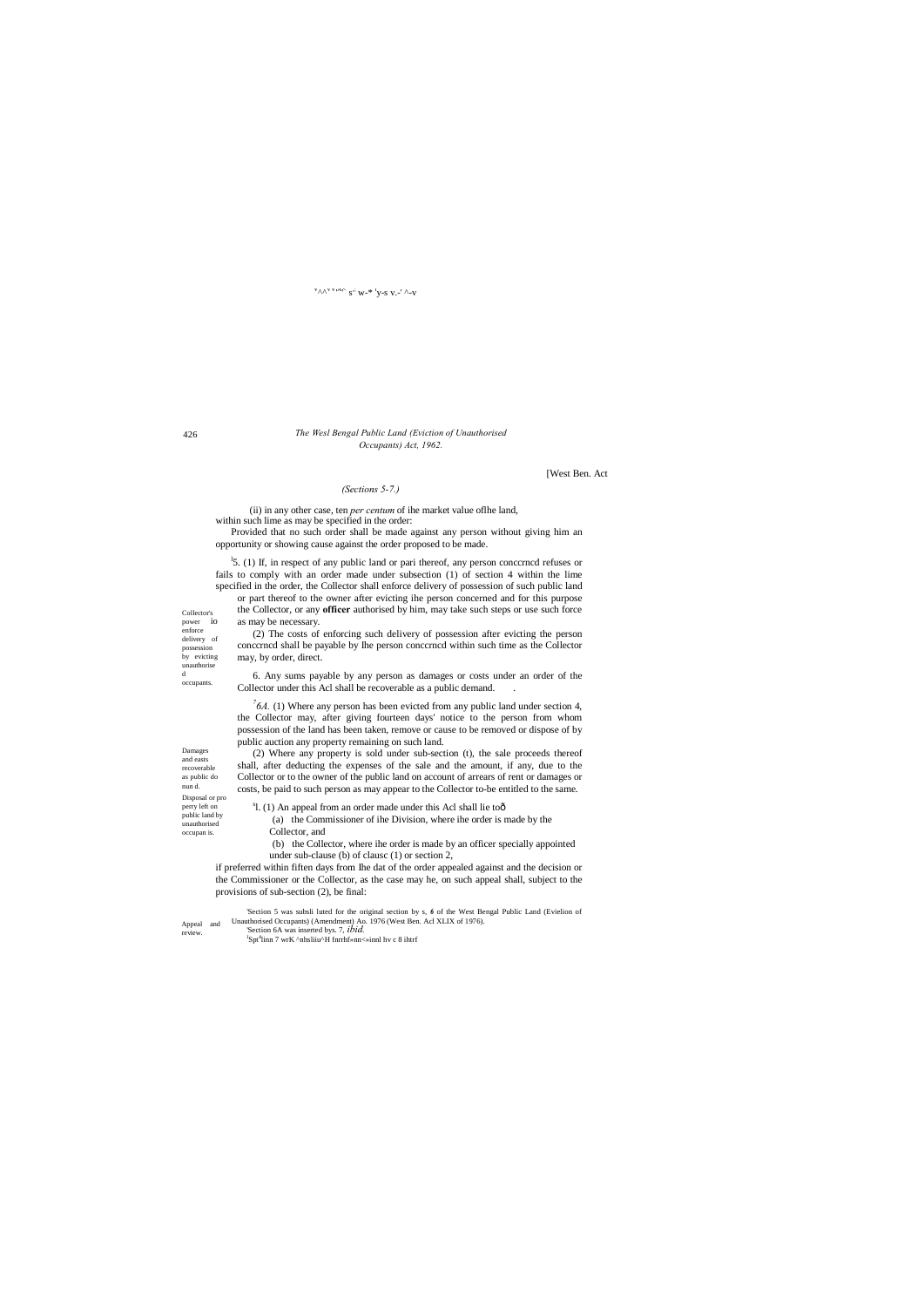427

Penalty for obstructing Collector or person authorised by Collector

**Indemnity** 

Barlo iurisdiction

> o ("civil courts.

Power 10 make rules,

### *The West Bengal Public Land (Eviction of Unauthorised Occupants) Act, 1962.*

Xin of 1962.]

#### *(Sections 7A-9.)*

Provided thai [he appellate authority on being satisfied (hat the appellant was prevented by sufficient cause from filing lhc appeal in lime may entertain the appeal even nfier the expiry of the said period of fifteen days.

*Explanation.* $\hat{\text{o}}$  In this section 'Collector' does noi include an'officer specially appointed under sub-clausc (b) of clause (1) of section 2.

<sup>1</sup>7A -(1) Whoever wilfully obstructs the Collector, or any person authorised by him, in discharging his duties under the provisions of this Act, shall, on conviction before a Judicial Magistrate, be punishable wilh imprisonment for a term which may extend to one year or with fine which may extend to two thousand rupees or with both.

(2) The Stale Government may, of its own moiion or on an application made to it by any person aggrieved against the order of ihe appellate authority within thirty days from the date of such order, on grounds of gross error of facts or of law or of both facts and law, call for and examine the record of lhc appeal and may make such orders thereon as il thinks fit.

<sup>J</sup>8A. No civil court shall have jurisdiction to decide or deal with any question which is by or under this Act required lo be decided or dealt with under the provisions of this Act.

9. (1) The Slate Government may, by notification, make <sup>J</sup>rules for canying Dut the purposes of this Acl.

[2) In particular and without prejudice to ihe generality of the foregoing power the Slate Government may make rules wilh respect to 11 or any of the following matters, namely: $\hat{o}$ 

'Section 7 A was inserted by s. 5 ofihe Wesi BcngaJ Public Land (Eviction of Unauthorised Occupants) (Amendment) Act, 1963 (West Ben. Acl XXXVI ol" I9G3),

- <sup>3</sup>Sub-scclion (1) was substituted Tor the original sub-section by s. 9 of the West Bengal Public Land (Eviction of Unauthorised Occupants) (Amendment) Act, [976 (West Ben. Acl XLIX of 1976). ^Section 8 A was inserted by 5.10, *ibid.*
- 

(2) An offence punishable under sub-section (1> shall be cognizable and bailable.

8. No suit, prosecution or other legal proceeding shall lie against any person for anything which is in good faith done or intended to be done in pursuance of this Acl or any rule or order made thereunder.

- (a) the forms and the manner of service of notices under this Acl;
- (b) the procedure lo be followed and the fees, if any, payable in appeals under section 7;

'For Ihe Wcsl Bengal Public Land (Eviction or Unauthorised Occupants) Rules, 1963. *see* notification No 3666-L. Rcf., dated itK 7th March, 1963, published in the *Calcium Gazelle. Extraordinary,* of 1963, Pan I. pages 539-540, as subsequently amended.